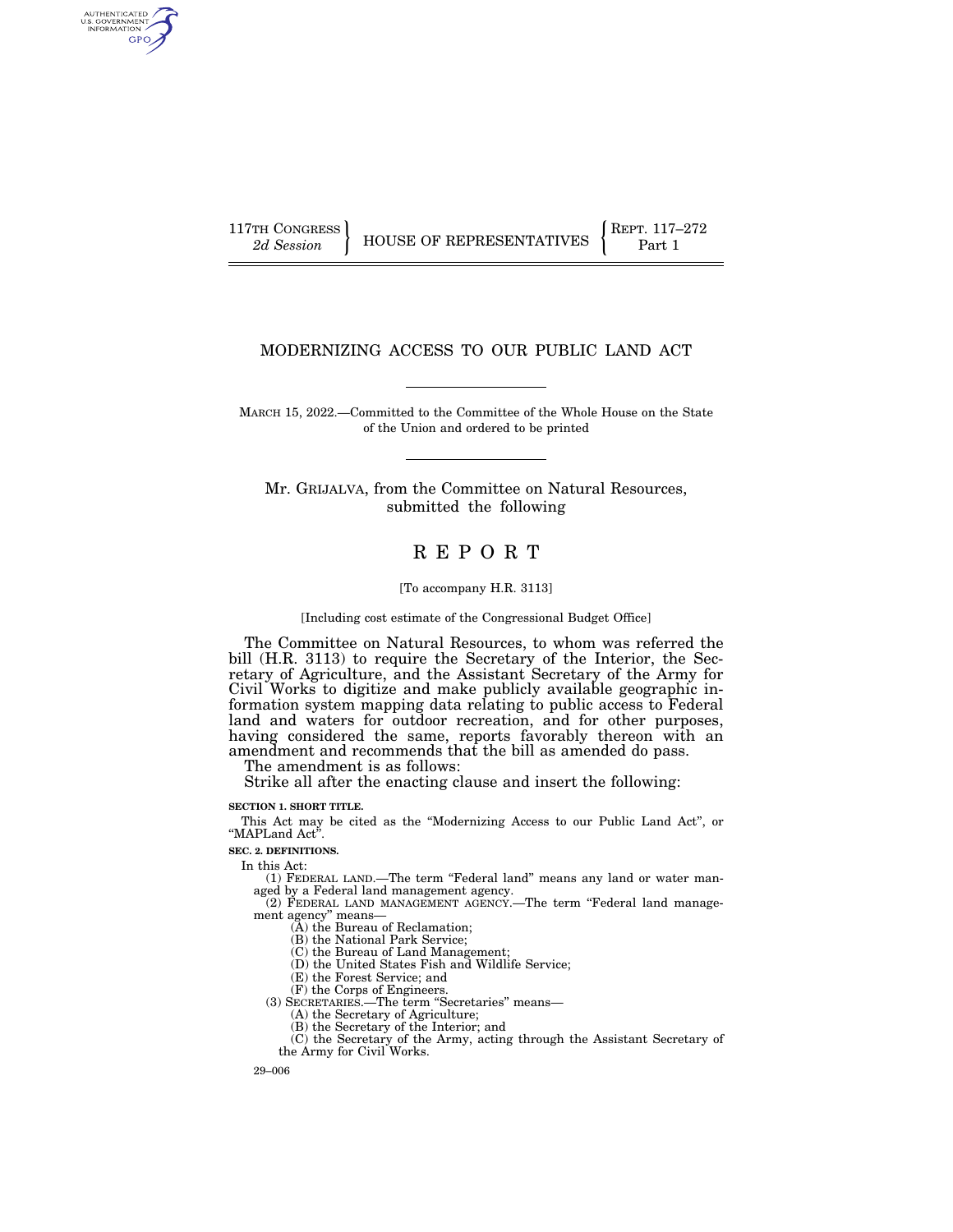#### **SEC. 3. INTERAGENCY DATA STANDARDIZATION.**

Not later than 30 months after the date of enactment of this Act, the Secretaries shall jointly develop and adopt interagency standards to ensure compatibility and interoperability among applicable Federal databases with respect to the collection and dissemination of outdoor recreation data relating to Federal land.

### **SEC. 4. DATA CONSOLIDATION, DIGITIZATION, AND PUBLICATION.**

(a) IN GENERAL.—Not later than 4 years after the date of enactment of this Act, each of the Secretaries, to the maximum extent practicable, shall digitize and make publicly available on the website of the Department of the Interior, the Forest Service, and the Corps of Engineers, as applicable, geographic information system mapping data that includes, with respect to the Federal land administered by the relevant Secretary—

(1) all Federal interests, including easements, reservations, and rights-of-way, in private land—

(A) to which the Federal Government does not have a fee title interest; and

(B) that are open to public recreational use;

(2) status information with respect to whether Roads and Trails on the Federal land are open or closed;

(3) the dates on which Roads and Trails on the Federal land are seasonally opened and closed;

(4) the types of vehicles and recreational uses that are allowed on each segment of the Roads and Trails on the Federal land, including the permissibility of—

(A) non-mechanized transportation;

(B) off-highway vehicles;

(C) motorcycles;

(D) non-motorized bicycles;

(E) electric bicycles; and

(F) passing vehicles;

(5) the boundaries of areas where hunting, weapon discharge, or recreational shooting is regulated or closed on the Federal land; and

(6) the boundaries of any portion of a body of water on the Federal land that—

(A) is closed to entry;

(B) is closed to watercraft;

(C) has horsepower limitations or gasoline motor restrictions for watercraft; or

(D) nothing in this subpart requires the Federal land management agency to collect and compile information on watercraft restrictions imposed by other entities.

(b) UPDATES.—

(1) IN GENERAL.—The Secretaries shall biennially update the data described in subsection (a).

(2) PUBLIC EVALUATION OF ACCURACY.—The Secretaries shall include on each website referred to in subsection (a), as applicable, a point of contact to allow members of the public to confirm or dispute the accuracy of the information described in that subsection.

(3) EFFECT.—Geographic information system data made publicly available pursuant to this section should not disclose information regarding the location, character, and ownership of historic resources and the nature and location of archaeological resources, consistent with the National Historic Preservation Act, (54 U.S.C. 307103), and the Archaeological Resources Protection Act, (16 U.S.C. 470hh).

## **SEC. 5. REPORTS.**

On an annual basis—

(1) each of the Secretary of the Interior and the Secretary of Agriculture shall submit to the Committee on Energy and Natural Resources of the Senate and the Committee on Natural Resources of the House of Representatives a report on the progress made by the Secretary of the Interior and the Secretary of Agriculture, respectively, toward meeting the requirements of section 5; and

(2) the Secretary of the Army, acting through the Assistant Secretary of the Army for Civil Works, shall submit to the Committee on Environment and Public Works of the Senate and the Committee on Transportation and Infrastructure of the House of Representatives a report on the progress made by the Secretary of the Army, acting through the Assistant Secretary of the Army for Civil Works, toward meeting the requirements of section 5.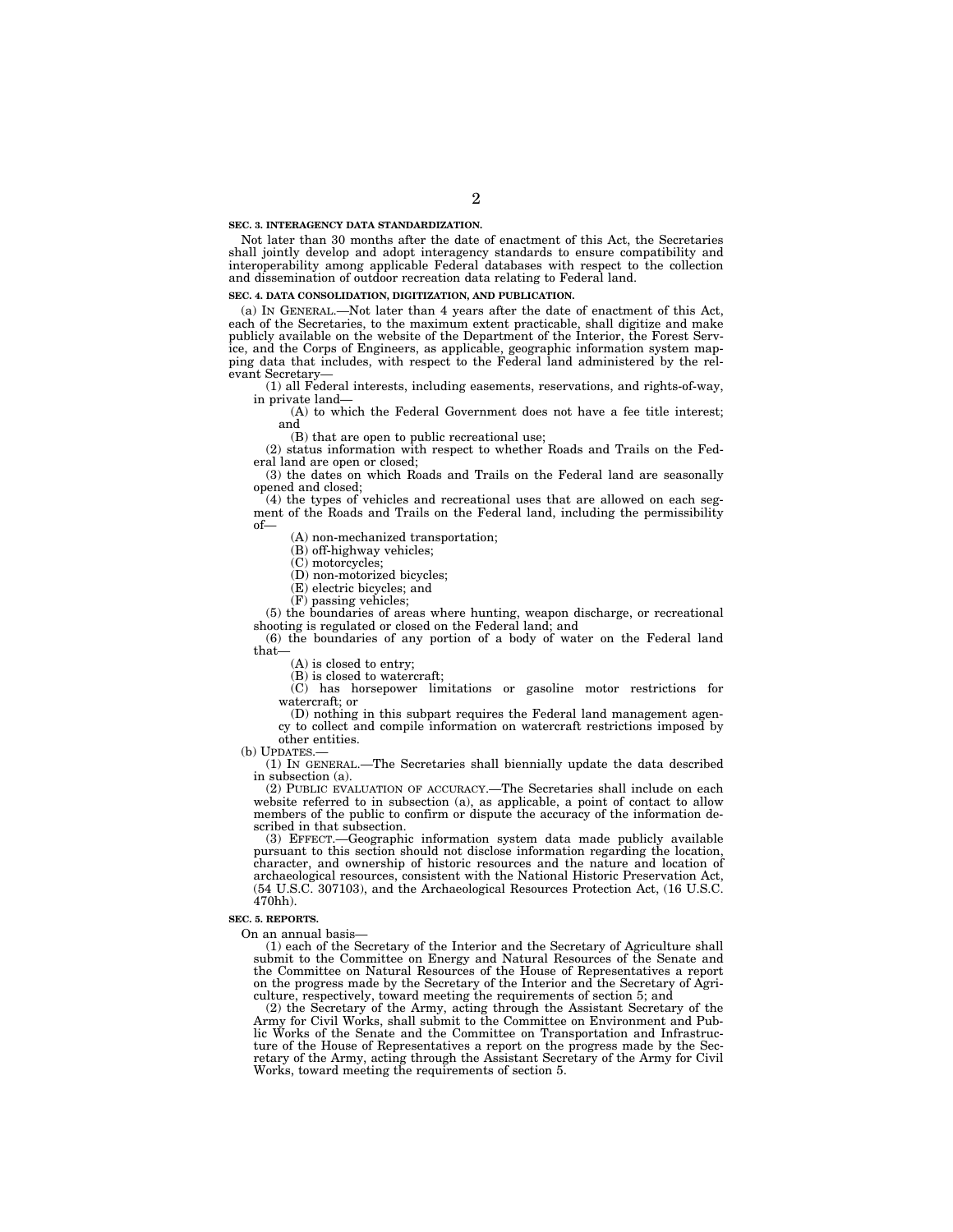**SEC. 6. AUTHORIZATION OF APPROPRIATIONS.** 

There are authorized to be appropriated—

(1) to the Secretary of the Interior to carry out this Act—

- (A) \$2,500,000 for fiscal year 2022; and
- (B) \$5,500,000 for each of fiscal years 2023, 2024, and 2025;
- (2) to the Secretary of Agriculture to carry out this Act— (A) \$2,500,000 for fiscal year 2022; and
	-
- (B) \$5,500,000 for each of fiscal years 2023, 2024, and 2025; and (3) to the Secretary of the Army to carry out this Act—
	-
	- (A) \$1,500,000 for fiscal year 2022; and
	- (B) \$2,500,000 for each of fiscal years 2023 and 2024.

#### **SEC. 7. SAVINGS.**

Under this Act, the Secretaries shall not publicize or make available information on unauthorized or illegal Roads and Trails.

### PURPOSE OF THE BILL

The purpose of H.R. 3113 is to require the Secretary of the Interior, the Secretary of Agriculture, and the Assistant Secretary of the Army for Civil Works to digitize and make publicly available geographic information system mapping data relating to public access to Federal land and waters for outdoor recreation.

### BACKGROUND AND NEED FOR LEGISLATION

H.R. 3113 would help enhance access to the nation's outdoor recreational opportunities by digitizing and standardizing mapping information, such as access points and permissible uses, of federal public lands.

Specifically, the bill directs federal land management agencies and the U.S. Army Corps of Engineers to jointly develop and adopt interagency standards to ensure compatibility and interoperability among federal databases for the collection and dissemination of outdoor recreation data related to federal lands. The bill stipulates that maps must be digitized and published with geographic information system (GIS) mapping data that includes:

• federal interests, including easements and rights-of-way, in private land, that are open to public recreational use;

• status information as to whether roads and trails on federal land are open or closed;

• the dates on which such roads and trails are seasonally opened and closed;

• the types of vehicles and recreational uses allowed on each segment of such roads and trails;

• the boundaries of areas on federal land where hunting or recreational shooting is regulated or closed; and

• the boundaries of any portion of a body of water on federal land that is closed to entry, is closed to watercraft, or has horsepower limitations for watercraft.

The bill would require biennial updates to the available data.

Currently, more than 9.52 million acres of land in the American West lack permanent and legal access points for public use, and information on these lands is still kept on paper files. H.R. 3113 would build upon the investments made in the John D. Dingell, Jr. Conservation, Management, and Recreation Act (P.L. 116–9) and the Great American Outdoors Act (P.L. 116–152) to help ensure that hunters, anglers, and all Americans can more easily find information and resources to help facilitate public lands access.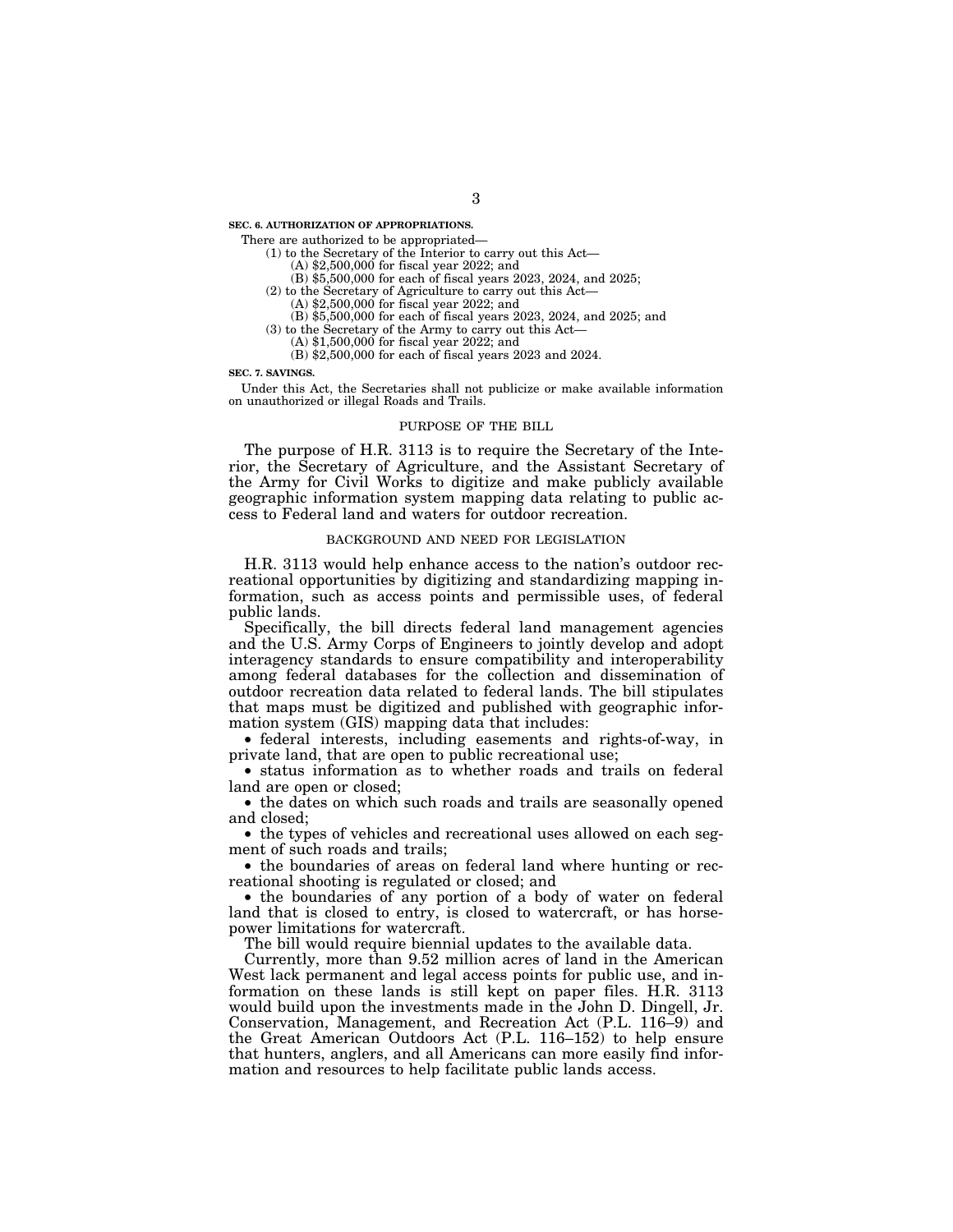## COMMITTEE ACTION

H.R. 3113 was introduced on May 11, 2021, by Representative Blake Moore (R–UT). The bill was referred to the Committee on Natural Resources, and in addition to the Committee on Agriculture and the Committee on Transportation and Infrastructure. Within the Committee on Natural Resources, the bill was referred to the Subcommittee on National Parks, Forests, and Public Lands and the Subcommittee on Water, Oceans, and Wildlife. On June 8, 2021, the Subcommittee on National Parks, Forests, and Public Lands held a hearing on the bill. On July 14, 2021, the Natural Resources Committee met to consider the bill. The Subcommittees were discharged by unanimous consent. Rep. Moore offered an amendment designated Moore #1. The amendment was agreed to by unanimous consent, and the bill, as amended, was adopted and ordered favorably reported to the House of Representatives by unanimous consent.

#### HEARINGS

For the purposes of clause  $3(c)(6)$  of House Rule XIII, the following hearing was used to develop or consider this measure: hearing by the Subcommittee on National Parks, Forests, and Public Lands held on June 8, 2021.

## COMMITTEE OVERSIGHT FINDINGS AND RECOMMENDATIONS

Regarding clause  $2(b)(1)$  of rule X and clause  $3(c)(1)$  of rule XIII of the Rules of the House of Representatives, the Committee on Natural Resources' oversight findings and recommendations are reflected in the body of this report.

## COMPLIANCE WITH HOUSE RULE XIII AND CONGRESSIONAL BUDGET ACT

1. *Cost of Legislation and the Congressional Budget Act.* With respect to the requirements of clause 3(c)(2) and (3) of rule XIII of the Rules of the House of Representatives and sections 308(a) and 402 of the Congressional Budget Act of 1974, the Committee has received the following estimate for the bill from the Director of the Congressional Budget Office:

U.S. CONGRESS, CONGRESSIONAL BUDGET OFFICE, *Washington, DC, September 15, 2021.* 

Hon. RAÚL M. GRIJALVA, *Chairman, Committee on Natural Resources,* 

*House of Representatives, Washington, DC.* 

DEAR MR. CHAIRMAN: The Congressional Budget Office has prepared the enclosed cost estimate for H.R. 3113, the MAPLand Act. If you wish further details on this estimate, we will be pleased

to provide them. The CBO staff contact is Janani Shankaran.

Sincerely,

PHILLIP L. SWAGEL,<br>*Director.* 

Enclosure.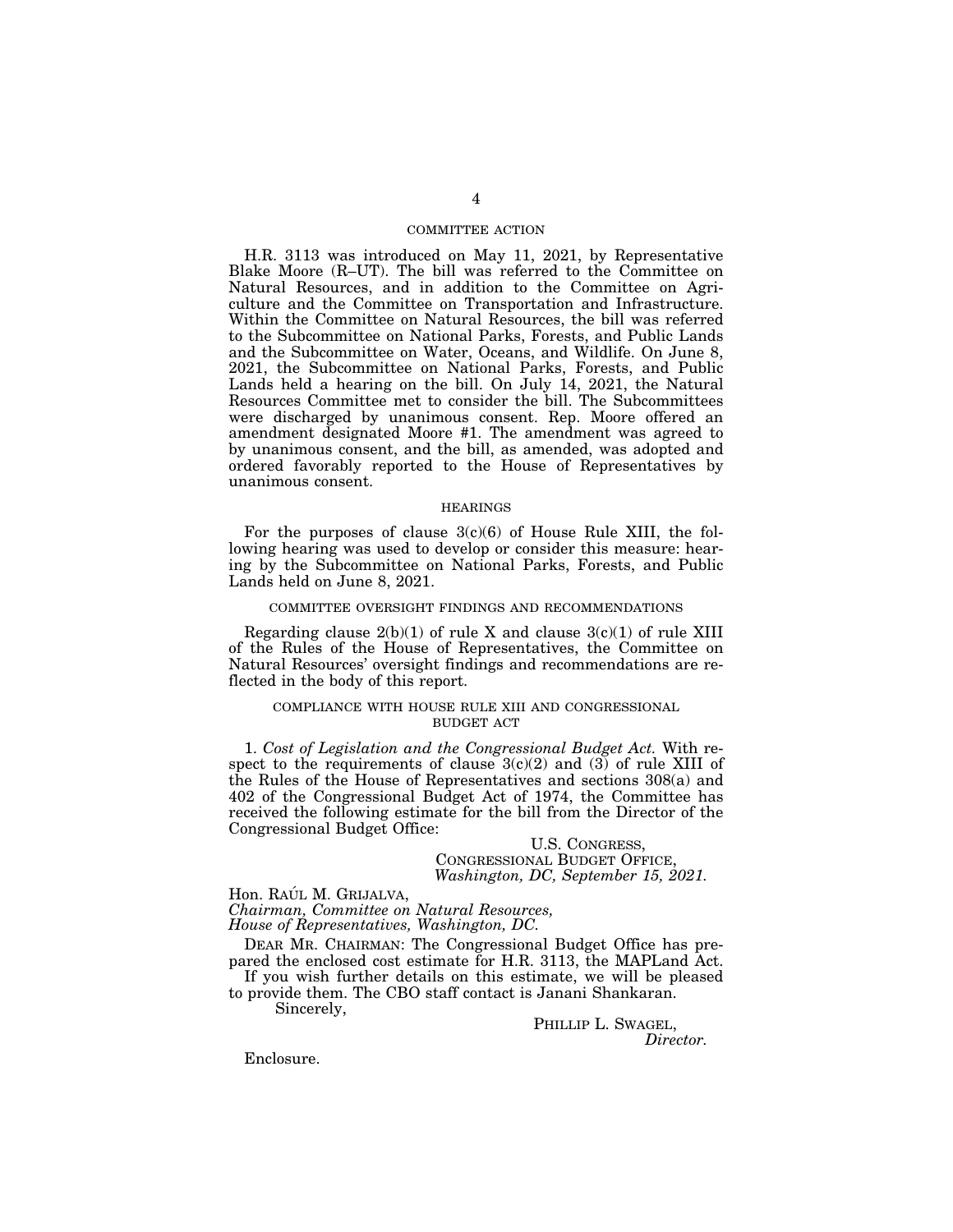| By Fiscal Year, Millions of Dollars                                     | 2021 | 2021-2026                           | 2021-2031 |  |  |  |
|-------------------------------------------------------------------------|------|-------------------------------------|-----------|--|--|--|
| Direct Spending (Outlays)                                               |      |                                     |           |  |  |  |
| <b>Revenues</b>                                                         |      |                                     |           |  |  |  |
| Increase or Decrease (-)<br>in the Deficit                              |      |                                     | n         |  |  |  |
| <b>Spending Subject to</b><br><b>Appropriation (Outlays)</b>            | o    | 45                                  | 45        |  |  |  |
| Statutory pay-as-you-go<br>procedures apply?                            | No.  | <b>Mandate Effects</b>              |           |  |  |  |
| Increases on-budget deficits in any<br>of the four consecutive 10-year. | No.  | Contains intergovernmental mandate? | No        |  |  |  |
| periods beginning in 2032?                                              |      | Contains private-sector mandate?    | No        |  |  |  |

H.R. 3113 would authorize the appropriation of specific amounts totaling about \$45 million over the 2022–2025 period for the Department of Agriculture, Department of the Interior, and the Army Corps of Engineers to develop and adopt interagency standards on outdoor recreation data and to make publicly available mapping data on federal lands open for recreation.

For this estimate, CBO assumes that the legislation will be enacted by the end of calendar year 2021. Based on historical spending patterns for similar activities and assuming that the authorized amounts will be appropriated each year, CBO estimates that implementing H.R. 3113 would cost \$45 million over the 2021–2026 period.

The costs of the legislation, detailed in Table 1, fall within budget function 300 (natural resources and environment).

|                            | By fiscal year, millions of dollars- |                |                |      |      |                |                  |  |
|----------------------------|--------------------------------------|----------------|----------------|------|------|----------------|------------------|--|
|                            | 2021                                 | 2022           | 2023           | 2024 | 2025 | 2026           | $2021 -$<br>2026 |  |
| Department of Agriculture  |                                      |                |                |      |      |                |                  |  |
|                            |                                      |                | 6              | 6    | 6    |                | 19               |  |
|                            |                                      | $\mathfrak{p}$ | 5              | ĥ    |      |                | 19               |  |
| Department of the Interior |                                      |                |                |      |      |                |                  |  |
|                            |                                      |                | 6              | 6    | 6    |                | 19               |  |
|                            |                                      | $\mathfrak{p}$ | 5              | ĥ    |      |                | 19               |  |
| Army Corps of Engineers    |                                      |                |                |      |      |                |                  |  |
|                            |                                      |                | 3              | 3    | 0    | 0              |                  |  |
|                            |                                      |                | $\mathfrak{p}$ | 3    |      |                |                  |  |
| <b>Total Changes</b>       |                                      |                |                |      |      |                |                  |  |
|                            |                                      |                | 14             | 14   | 11   | 0              | 45               |  |
|                            |                                      | 5              | 12             | 14   | 12   | $\mathfrak{p}$ | 45               |  |

TABLE 1.—ESTIMATED INCREASES IN SPENDING SUBJECT TO APPROPRIATION UNDER H.R. 3113

Components may not sum to totals because of rounding.

The CBO staff contact for this estimate is Janani Shankaran. The estimate was reviewed by H. Samuel Papenfuss, Deputy Director of Budget Analysis.

2. *General Performance Goals and Objectives.* As required by clause  $3(c)(4)$  of rule XIII, the general performance goals and objectives of this bill are to require the Secretary of the Interior, the Secretary of Agriculture, and the Assistant Secretary of the Army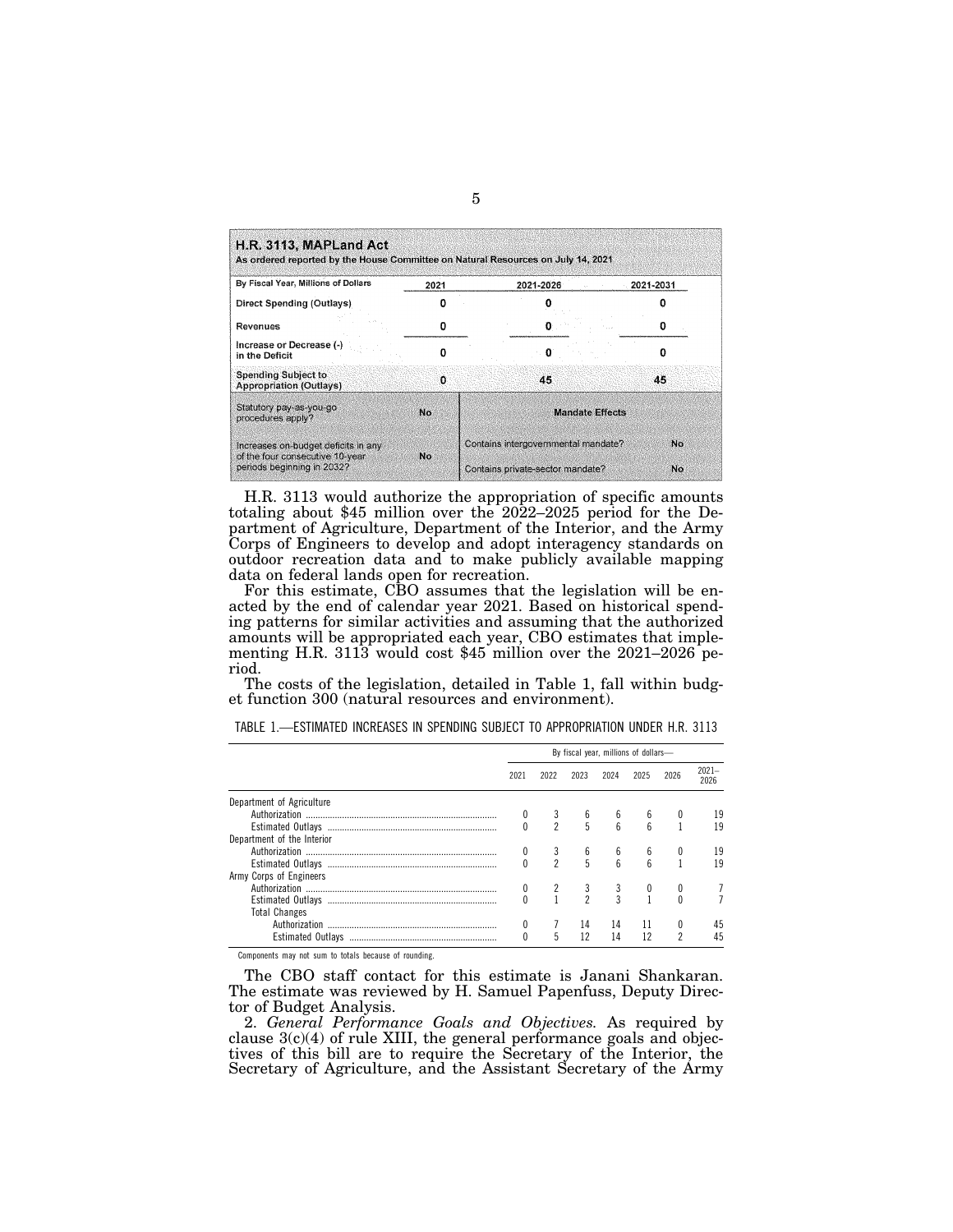for Civil Works to digitize and make publicly available geographic information system mapping data relating to public access to Federal land and waters for outdoor recreation.

## EARMARK STATEMENT

This bill does not contain any Congressional earmarks, limited tax benefits, or limited tariff benefits as defined under clause 9(e), 9(f), and 9(g) of rule XXI of the Rules of the House of Representatives.

## UNFUNDED MANDATES REFORM ACT STATEMENT

According to CBO, this bill contains no unfunded mandates as defined by the Unfunded Mandates Reform Act.

## EXISTING PROGRAMS

This bill does not establish or reauthorize a program of the federal government known to be duplicative of another program.

## APPLICABILITY TO LEGISLATIVE BRANCH

The Committee finds that the legislation does not relate to the terms and conditions of employment or access to public services or accommodations within the meaning of section 102(b)(3) of the Congressional Accountability Act.

## PREEMPTION OF STATE, LOCAL, OR TRIBAL LAW

Any preemptive effect of this bill over state, local, or tribal law is intended to be consistent with the bill's purposes and text and the Supremacy Clause of Article VI of the U.S. Constitution.

## CHANGES IN EXISTING LAW

If enacted, this bill would make no changes to existing law.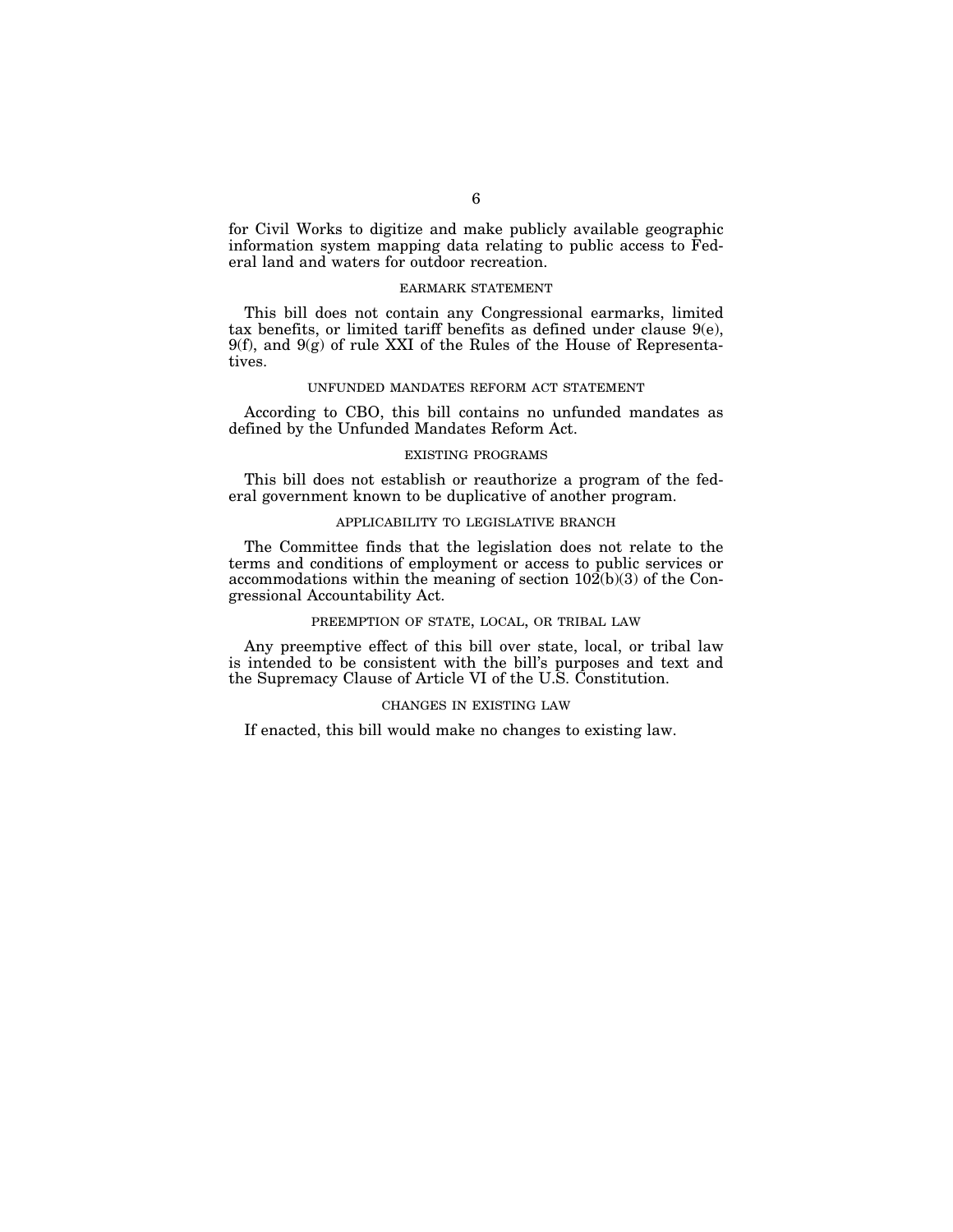## COMMITTEE CORRESPONDENCE



# Committee on Transportation and Infrastructure<sup>.</sup> *U.S. House of Representatives*

Peter A. DeFa3io Chair **Katherine W. Dedrick**<br>Staff Director

*Washington DC 20515* 

s!>am ®rabei **~anking :ffl\_cmbcr Paul J. Sass<br>Republican Staff Director** 

March 10, 2022

The Honorable Raúl Grijalva Chair, Committee on Natural Resources U.S. House of Representatives 1324 Longworth House Office Building Washington, DC 20515

Dear Chair Grijalva:

I write concerning *H.R. 3113, Modernizing Access to Our Public Land Act*. There are certain provisions in this legislation that fall within the Rule X jurisdiction of the Committee on Transportation and Infrastructure.

In order to expedite floor consideration of H.R. 3113, the Committee on Transportation and Infrastructure agrees to forgo action on the bill. However, this is conditional on our mutual understanding that forgoing consideration of the bill would not prejudice the Committee with respect to tbe appointment of conferees or to any future jurisdictional claim over the subject matters contained in the bill or similar legislation tbat fall within the Committee's Rule X jurisdiction. I also request tbat you urge the Speaker to name members of this Committee to any conference committee which is named to consider such provisions.

Please place a copy of this letter and your response acknowledging our jurisdictional interest into the *Congressional Record* during consideration of H.R. 3113 on the House floor. Thank you again, and I look forward to continuing to work collaboratively with the Committee on Natural Resources.

Sincerely,

Peter A. DeFazio Chair

cc: The Honorable Sam Graves The Honorable Bruce Westerman 7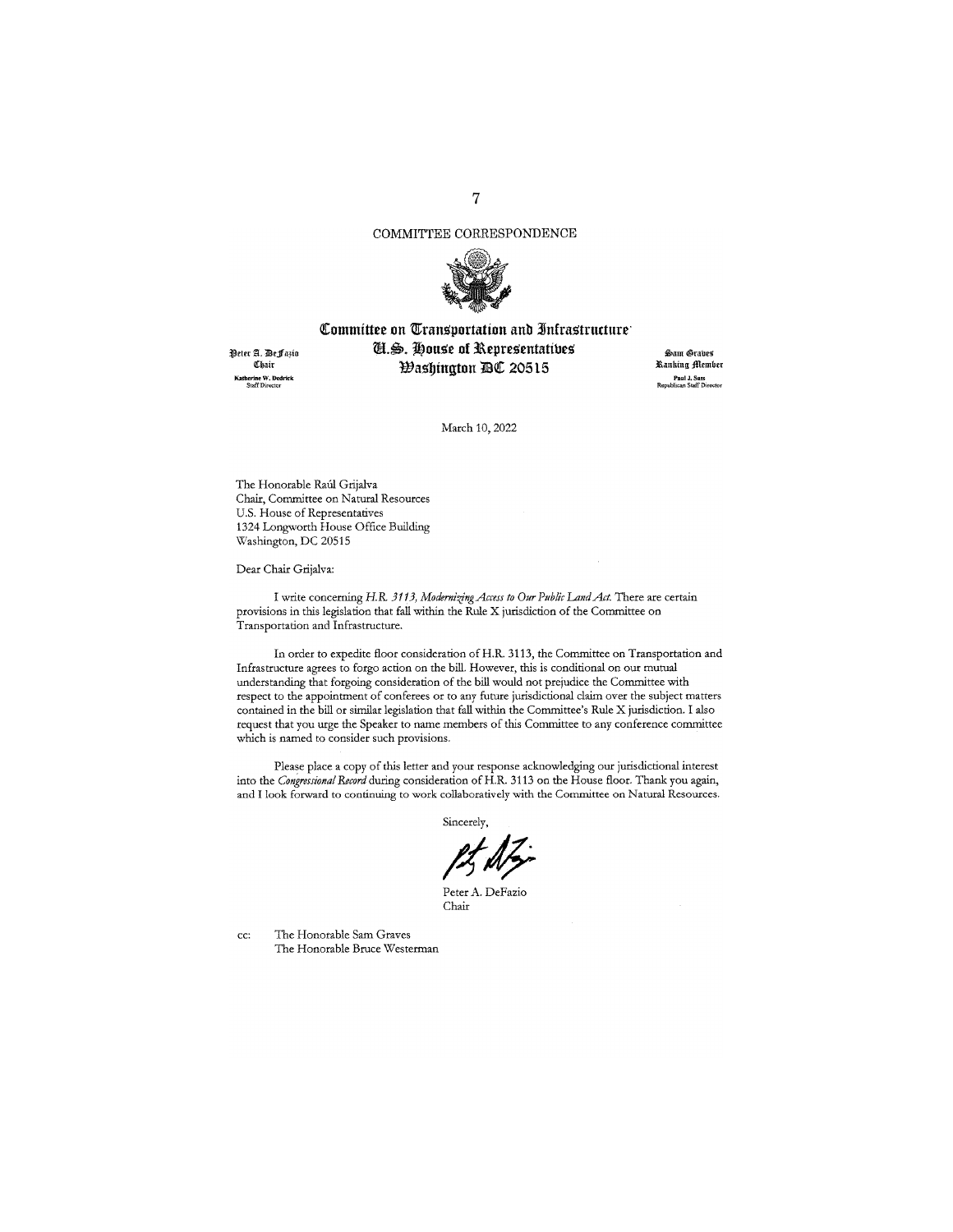RAUL M. GRIJALVA OF ARIZONA CHAIRMAN

**DAVID WATKINS**<br>**STAFF DIRECTOR** 

# **STAFFDIRFCTOR 11t.8'. Jhtust Df tllq,rtstntutiuts Committee on Natural Resources Washington. BO 20515**

BRUCE WESTERMAN OF ARKANSAS RANKING REPUBLICAN **VMANMOEGLEfN REPUBtJCAN STAFF DIRECTOR** 

March 11, 2022

The Honorable Peter A. Defazio Chair Committee on Transportation and Infrastructure U.S. House of Representatives 2134 Rayburn House Office Building Washington, DC 20515

Dear Chair Defazio,

I write to you concerning H.R. 3113, the "Modernizing Access to our Public Land Act," or "MAPLand Act".

I appreciate your willingness to work cooperatively on this legislation. I recognize that the bill contains provisions that fall within the jurisdiction of the Committee on Transportation and Infrastructure. I<br>acknowledge that your Committee will not formally consider H.R. 3113 and agree that the inaction of your<br>Committee with **name members of the Transportation and Infrastructure to any conference committee to consider such provisions.** 

I will ensure that our exchange of letters is included in the Congressional Record during floor consideration<br>of the bill. I appreciate your cooperation regarding this legislation and look forward to continuing to work with you as this measure moves through the legislative process.

**Sincerely,** 

Pail N. Houk

Raúl M. Grijalva Chair **House Natural Resources Committee** 

Cc: The Honorable Bruce Westerman, Ranking Member, Committee on Natural Resources The Honorable Sam Graves, Ranking Member, Committee on Transportation and Infrastructure The Honorable Jason Smith, Parliamentarian

**httpjfnatura!resources.house.gov**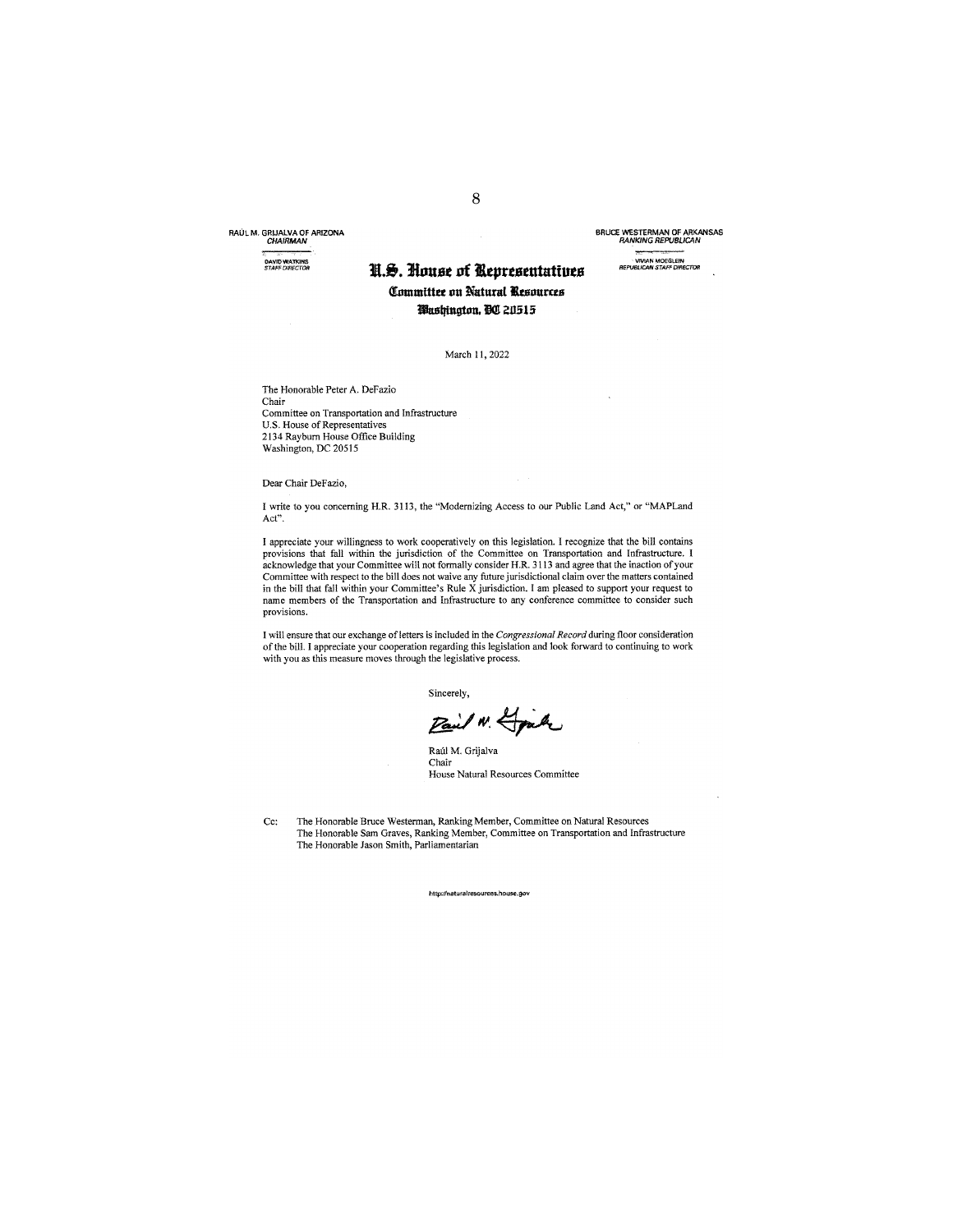DAVID SCOTT, GEORGIA JIM COSTA, CALIFORNIA<br>JAMES P. MCGOVERN, MASSACHUSETTS<br>FILEMON VELA, TEXAS<br>ALMA S. ADAMS, NORTH CAROLINA, , ADAMS, NORTH CHANGE.<br>CE CHAIR<br>CE CHAIR<br>LIAVIS, CONNECTICUT<br>LIAVES, CONNECTICUT **ILLINOIS**<br>E, MAINE SABLAN<br>SLANDS<br>'SHRAC YUIS<br>DNEY, NEW YORK<br>F, VIRGIN ISLANDS nav

**STON** 

H.S. House of Representatives Committee on Agriculture Room 1301, Longworth House Office Building Washington, DC 20515-6001 (202) 225-2171

March 14, 2022



ANNE SIMMONS,<br>STAFF DIRECTOR PARISH BRADEN,<br>MINORITY STAFF DIRECTOR

The Honorable Raul M. Grijalva Chairman, Committee on Natural Resources<br>U.S. House of Representatives<br>1324 Longworth House Office Building Washington, D.C. 20515

Dear Mr. Chairman:

This letter confirms our mutual understanding regarding H.R. 3113, the Modernizing Access to Our Public Land Act." Thank you for collaborating with the Committee on Agriculture.

Our Committee will forego consideration of this bill so that it can proceed expeditiously to the House<br>floor. However, the Committee on Agriculture reserves the right to seek the appointment of conferees to<br>any House-Senat

Sincerely,

Pantott

David Scott Chairman

 $cc$ :

The Honorable Glenn 'GT' Thompson, Ranking Member<br>The Honorable Nancy Pelosi, Speaker<br>The Honorable Jason Smith, Parliamentarian

agriculture, house.gov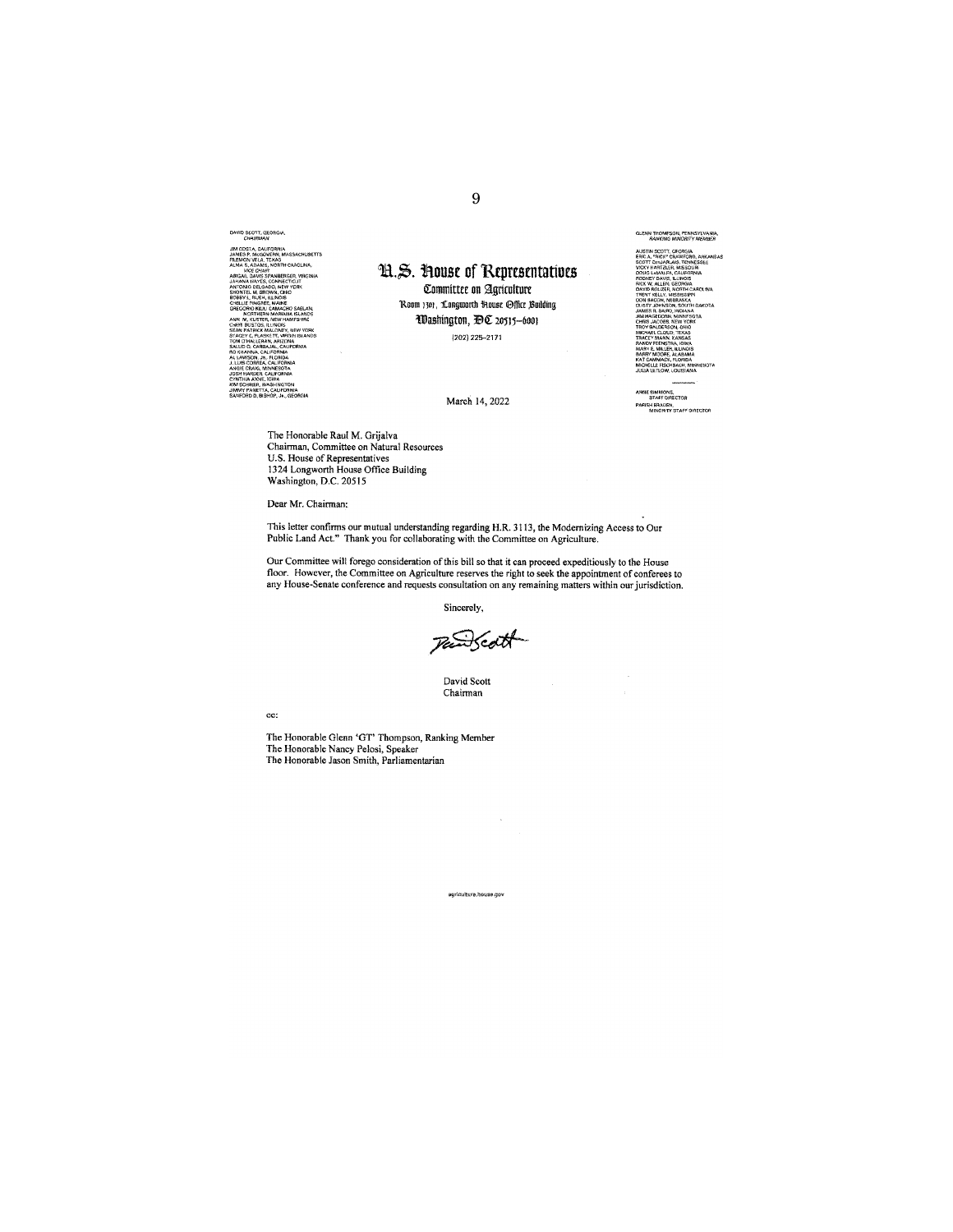RAUL M. GRIJALVA OF ARIZONA CHAIRMAN

**DAVID WATKINS**<br>**STAFF DIRECTOR** 

# **STAFFfYIRECTTJR Jt.&. Jlnust of lltprtstntatiuu Ofummttttt un Natural iksnuras llasltfngtun. lll(!! 2ll515**

March 14, 2022

The Honorable David Scott Chair Committee on Agriculture U.S. House of Representatives 1301 Longworth House Office Building Washington, DC 20515

Dear Chair Scott,

I write to you concerning H.R. 3113, the "Modernizing Access to our Public Land Act."

I appreciate your willingness to work cooperatively on this legislation. I recognize that the bill contains<br>provisions that fall within the jurisdiction of the Committee on Agriculture. I acknowledge that your<br>Committee wi to the bill does not waive any future jurisdictional claim over the matters contained in the bill that fall within your Committee's Rule X jurisdiction. Additionally, the Committee on Natural Resources confirms our mutual understanding that the Committee on Agriculture will be appropriately consulted and involved as the bill or similar legislation moves forward so that you may address any remaining issues within your Rule Xjurisdiction. I am pleased to support any request to name members of the Committee on Agriculture **to any conference committee to consider such provisions.** 

I will ensure that our exchange of letters is included in the *Congressional Record* during floor consideration of the bill. I appreciate your cooperation regarding this legislation and look forward to continuing to work with you as this measure moves through the legislative process.

Sincerely, IN Grah

Raúl M. Grijalva Chair **House Natural Resources Committee** 

Cc: The Honorable Nancy Pelosi, Speaker of the House The Honorable Bruce Westerman, Ranking Member, Committee on Natural Resources The Honorable 'GT' Thompson, Ranking Member, Committee on Agriculture The Honorable Jason Smith, Parliamentarian

**http:1/natura!resaun::es:. house.gov** 

BRUCE WESTERMAN OF ARKANSAS RANKING REPUBLICAN **VMAN MOEGLEtN REPU8LJCAN STAFF DiRECTOR**